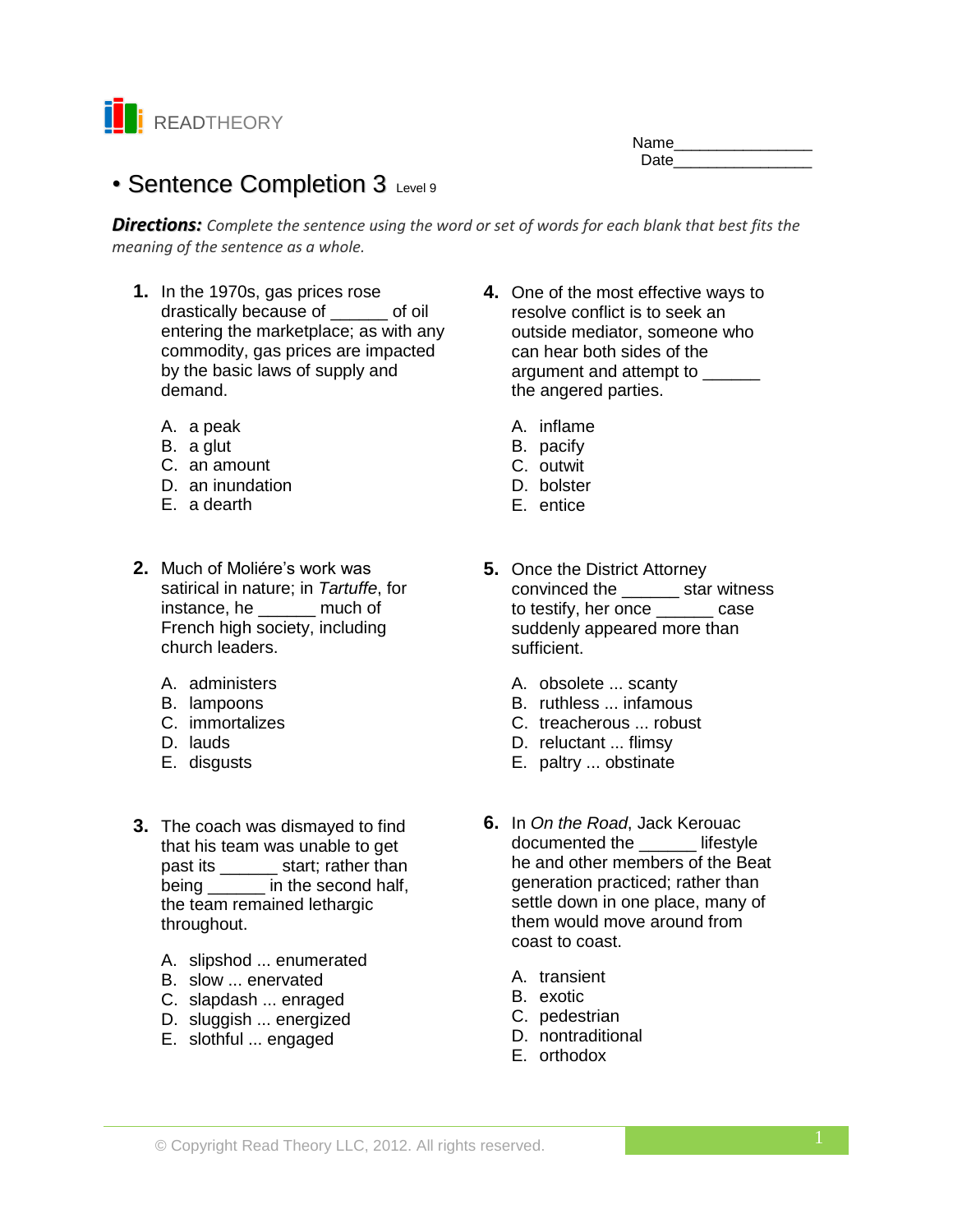# **Answers and Explanations**

## **1) E**

To figure out what the missing word is, try to predict its definition by using keywords from the prompt. Here, the keyword is "rose," as the prompt explains that gas prices rose because of the missing word. The prompt gives one other piece of key information, stating that supply and demand impacts gas prices. The basic law of supply and demand states that the smaller a supply of a product, the more it will cost, other factors being equal. Since gas is something almost everyone needs, if its price rose, the supply likely decreased. Thus, the missing word here must mean something that implies a decrease. Because *a dearth* is a scarcity or lack of something, choice **(E)** is correct.

**(A)** is incorrect because *a peak* is a high point. It is the opposite of the word the prompt is looking for, as the prompt requires a word that implies a decrease in the amount of oil entering the marketplace.

**(B)** is incorrect because *a glut* is an overstock of something. It is the opposite of the word the prompt is looking for, as the prompt requires a word that implies a decrease in the amount of oil entering the marketplace.

**(C)** is incorrect because *an amount* is any quantity of something. This does not work in context because an amount could be large or small, meaning this word does not necessarily describe a decrease in oil entering the marketplace.

**(D)** is incorrect because *inundation* is an overwhelming amount. It is the opposite of the word the prompt is looking for, as the prompt requires a word that implies a decrease in the amount of oil entering the marketplace.

### **2) B**

To figure out what the missing word is, try to predict its definition by using key words from the prompt. Here, the key word is "satirical," as the prompt uses *Tartuffe* as an example of how Moliére's work is satirical. Thus, the missing word must mean something that implies that Moliére satirized "French high society" in *Tartuffe*. Because *lampoon* means ridicules, choice **(B)** is correct.

**(A)** is incorrect because *administers* means dispenses or applies something. This word does not relate to the fact that Moliére's work is "satirical" in any way.

**(C)** is incorrect because *immortalizes* means bestows unending fame upon. This implies that Moliére celebrated "French high society," even though the prompt calls his work "satirical," not celebratory.

**(D)** is incorrect because *lauds* means praises or celebrates. This implies that Moliére celebrated "French high society," even though the prompt calls his work "satirical," not celebratory.

**(E)** is incorrect because *disgusts* means causes revulsion or strong disapproval. This does not work because disgusting is not synonymous with "satirical."

### **3) D**

To figure out what the missing words are, try to predict their definitions by using keywords from the prompt. Here, each missing word has its own keyword. The keyword for the first missing word is "lethargic," which means drowsy. As the team "remained lethargic throughout" the game, it must have had a lethargic start. The second missing word's keyword is "rather," which sets up an opposite relationship between how the coach expected the team to be and how it "remained." Since the team continued to be "lethargic," the coach must have expected the team to be the opposite of lethargic. Thus, the correct choice will provide a pair of opposites relating to lethargy. *Sluggish* means lethargic or slow, while *energized* means invigorated, and one who is invigorated would not be lethargic. These are opposites, so choice **(D)** is correct.

**(A)** is incorrect because it does not provide a pair of opposites. *Slipshod* means untidy, while *enumerated* means listed. Neither word relates to the prompt.

**(B)** is incorrect because it does not provide a pair of opposites. *Slow* means lethargic or not fast-moving, while *enervated*  means weakened. An enervated team would be likely to remain lethargic.

**(C)** is incorrect because it does not provide a pair of opposites*. Slapdash* means haphazard, while *enraged* means very angry. Neither word really relates to the prompt.

**(E)** is incorrect because it does not provide a pair of opposites. *Slothful* means lazy or lethargic, while *engaged* means occupied or busy. Being lethargic is the opposite of having energy, but being engaged is not the same as being energized. Moreover, the prompt implies that the team was tired and slow, not distracted or unoccupied.

### **4) B**

To figure out what the missing word is, try to predict its definition by using keywords from the prompt. The keyword here is "resolve," and the prompt makes it clear that the goal of a mediator is conflict resolution. Thus, the missing word must be a verb that would at least contribute to conflict resolution. *Pacify* means to soothe or calm down, and conflict resolution can be aided by calming down "angered parties." Therefore, choice **(B)** is correct.